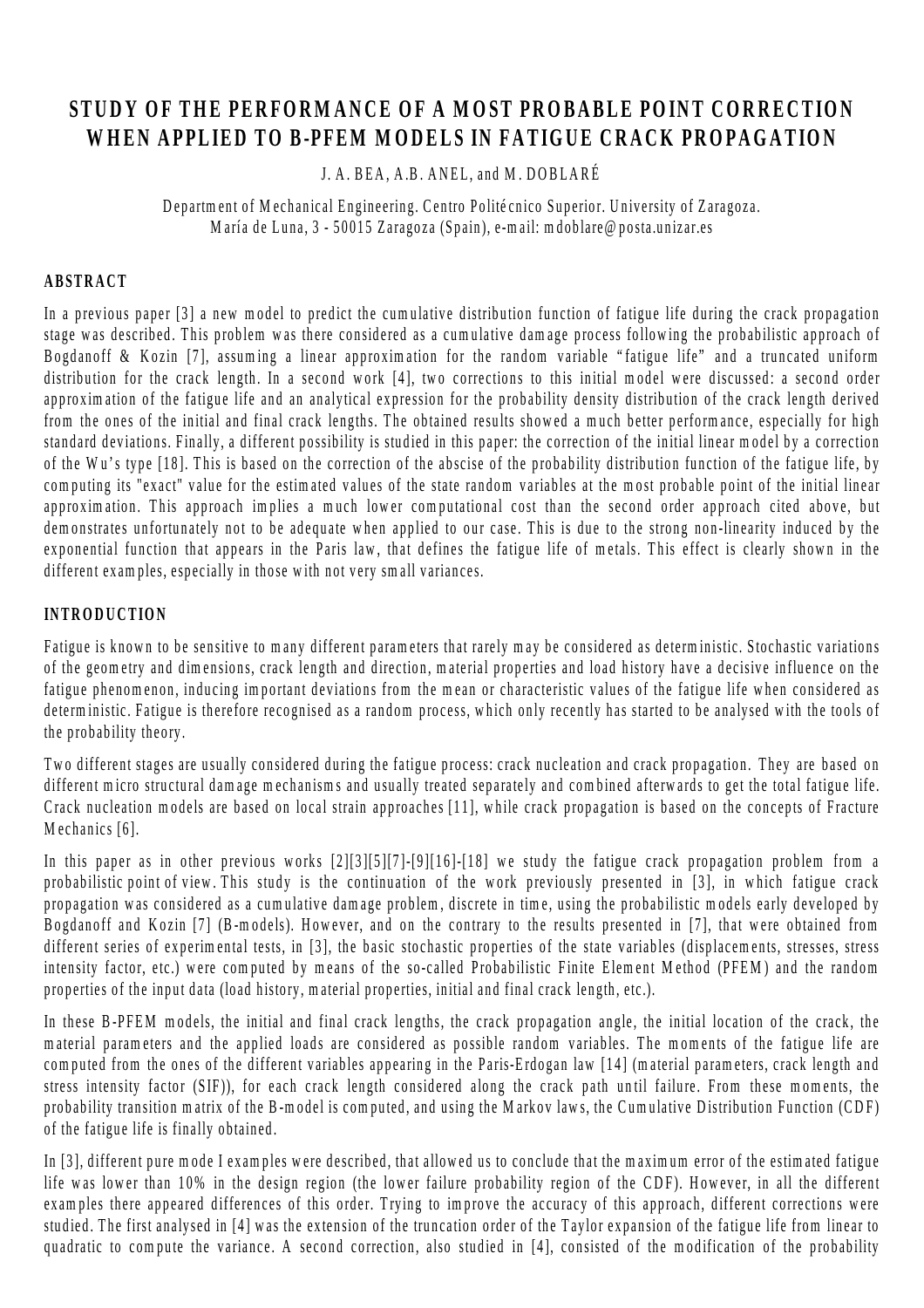distribution function (PDF) of the "crack length". Instead of the truncated uniform distribution, considered in [3], the analytical expression for the PDF of the crack length increm ent was obtained from the assum ed truncated uniform distributions for the initial and final crack lengths and the number of damage levels established to construct the B-model. Thank to these two corrections, much better results both for the mean and standard deviation and for the whole CDF specially around the design region were obtained, as w as clearly show n in the exam ples included in [4].

A second alternative of correction is introduced and analysed in this paper. It is based on the m ost probable point correction earlier introduced by Wu [17][18], but here extended to include exponential functions as the one appearing in most of the fatigue life prediction models during the crack propagation stage (i.e. Paris model). The idea is to check if this method increases the accuracy of the linear m odel (linear approxim ation of the variance) keeping low the com putational cost of the problem in com parison with the previously commented two other corrections. The obtained results show, however, that this type of correction is not good for rapidly varying functions as the exponential. In fact, as it w ill be explained, this correction only ensures im proved results over one of the two sides (left or right) of the mean, even in simple random functions. From that we conclude that the best approach, at least for the moment, is the use of the appropriate PDF of the variables and a second order approach for the computation of the m om ents.

In the forthcoming sections, we shall briefly review the way in which the B-model and the two first mentioned corrections are constructed, assum ing know n the m om ents of the different random variables. A lso, the random variables of the problem relevant to the fatigue life com putation are identified, their relationship w ith the finite elem ent variables characterised and their corresponding moments obtained. Section 3 introduces the approach based on the Wu's work and its extension to our fatigue problem. In section 4 several results for different examples in mode I are shown and compared with the ones obtained in the previous papers.

## **REVIEW OF B-PFEM CUM ULATIVE DAM AGE M ODELS**

The m odel here presented is based on the stochastic approach introduced by Bogdanoff and Kozin [7] and Kozin and Bogdanoff [8] to statistically characterise the results obtained from experim ental tests for different probabilistic dam age phenom ena, including fatigue. These, from now on B -m odels, are based on the theory of M arkov chains. U sing standard results in M arkov chains, it is possible to w rite

$$
\boldsymbol{p}_t = \{p_t(t), \mathbf{K}, \mathbf{p}_t(b)\} \tag{1}
$$

with the vector defining the probability of reaching a certain dam age level 1,2,..,b at a certain time t,  $p_{\theta}$  the initial distribution of the dam age levels at t=0 and *P* the so-called *probability transition matrix* which, by the first hypothesis, is assumed to be constant along the process. For a one-step B -m odel *P* is of the form

> J I  $\begin{bmatrix} \vdots \\ \vdots \\ \vdots \\ \vdots \end{bmatrix}$ L = *0 0 0* **0 K** *P*<sub>*b*−1</sub> *q*<sub>*b*−1</sub> *q*<sub>*b*−1</sub> *0 0 0 0 p q 0 0 p q 0 0 0 p q 0 0 0 p q 0 0 0 0 b 1 b 1 3 3 2 2 1 1* Κ Κ Μ Μ Μ Μ Ο Μ Μ Κ Κ Κ *P* (2)

with  $p_j$  the probability of remaining in the same state during one DC, and  $q_j$  the probability of advancing to the next level, that is from the damage state j to j+1, fulfilling  $I \ge p_j \ge 0$ ,  $p_j + q_j = I$ .

Therefore, for the construction of the probability transition matrix the previous computation of the mean and variance of the fatigue life for a certain number of damage levels (crack lengths) is needed. These values are computed in this work by means of the Probabilistic Finite Elem ent M ethod and the so-called perturbation approach [10]. This m ethod establishes an approxim ation of the moments of a random function depending on other random variables, by the computation of the same moments of the Taylor expansion of that function about the m eans of the different variables to which it depends.

In our case, the fatigue life has been defined according to the Paris-Erdogan m odel [13], that is,

$$
T = \int_{a_1}^{a_f} \frac{da}{D(\Delta k_{eq})^n} \tag{3}
$$

where  $a_i$  and  $a_j$  are the initial and final crack lengths respectively; *da* is the differential crack length along the crack path; *D* and *n* are the Paris material and ∆*k<sub>eq</sub>* (*a*) is the mode I-equivalent stress intensity factor amplitude along the load time history. In order to

provide a higher generality, all of these parameters have been initially considered as possible random variables

If we now discretise equation (3) in *ns* crack growth steps, we can approximate it by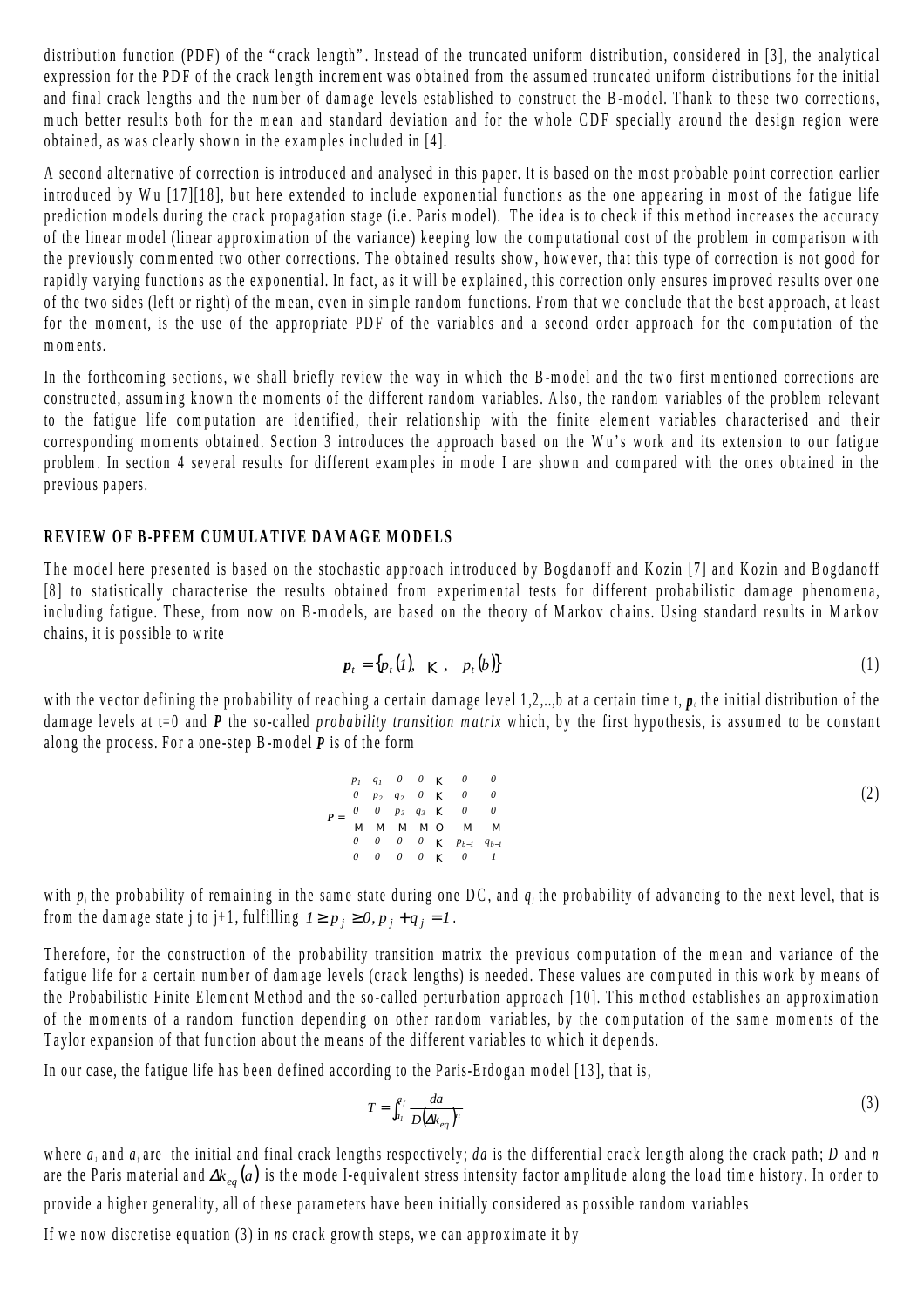$$
T = \sum_{i=1}^{ns} \frac{A_i}{D(K_{eq_i})^N} = \sum_{i=1}^{ns} T_i
$$
\n(4)

where  $A_i$  is the increment of crack length during step *i*, *D* and *N* are the Paris parameters<sup>1</sup>,  $K_{eq_i}$  the mode I-equivalent stress intensity factor am plitude and *ns* the number of steps in which the crack propagation process is divided. If we now establish the Taylor expansion of  $T_i$  up to second order around the means of the different random variables  $A_i$ ,  $D$ ,  $N$  and  $K_{eq_i}$ , we obtain

$$
T_{i} = \frac{A_{i}}{DK_{eq_{i}}} \approx \frac{\mu_{A_{i}}}{\mu_{D}(\mu_{K_{eq_{i}}})^{\mu_{N}}} + \sum_{j=1}^{4} \frac{\partial T_{i}}{\partial X_{j}}\bigg|_{\mu_{X_{j}}} \left(X_{j} - \mu_{X_{j}}\right) + \frac{1}{2!} \sum_{j=1}^{4} \frac{\partial^{2} T_{i}}{\partial X_{j} \partial X_{k}}\bigg|_{\mu_{X_{j}}} \left(X_{j} - \mu_{X_{j}}\right)\left(X_{k} - \mu_{X_{k}}\right) \tag{5}
$$

where  $\mu_{X_i}$  is the mean of the corresponding random variable  $X_i$  ( $A_i$ ,  $D$ ,  $N$  or  $K_{eq_i}$ ), index *i* varies from 1 to *ns* meaning the num ber of steps (dam age levels) and the indices *j* and *k* vary from 1 to 4 m eaning the four random variables considered. The approximate mean of  $T_i$  is obtained by applying the expectation operator to  $(5)$ . After some algebra and using the expressions included in Bea [2], we get

$$
E\left[\sum_{i=1}^{ns}T_{i}\right] = \sum_{i=1}^{ns} \frac{\mu_{A_{i}}}{\mu_{D}\left(\mu_{K_{eq_{i}}}\right)^{\mu_{N}}} + \frac{1}{2!}\left(2\sum_{i=1}^{ns}\left|\frac{\partial^{2}T_{i}}{\partial A_{i}\partial K_{eq_{i}}}\right|_{\mu_{A_{i}}\cdot\mu_{K_{eq_{i}}}}\frac{\partial K_{eq_{i}}}{\partial A}\right|_{\mu}Var(A_{i}) + \sum_{i=1}^{ns}\sum_{j=1}^{4}\frac{\partial^{2}T_{i}}{\partial X_{j}^{2}}\bigg|_{\mu_{X_{j}}}Var[X_{j}]\right)
$$
(6)

For the computation of the variance of  $T_i$ , we will use again (3) but only up to order one, that is

$$
\sum_{i=1}^{ns} T_i = \sum_{i=1}^{ns} \frac{A_i}{DK_{eq_i}^N} \approx \sum_{i=1}^{ns} \frac{\mu_{A_i}}{\mu_D (\mu_{K_{eq_i}})} \mu_{x} + \sum_{i=1}^{ns} \sum_{j=1}^4 \frac{\partial T_i}{\partial X_j} \bigg|_{\mu_{X_j}} (X_j - \mu_{X_j}) \tag{7}
$$

C onsidering the independence of the different random variables, the variance of (7) m ay be w ritten as

$$
Var\left(\sum_{i=1}^{ns} T_i\right) \approx \sum_{i=1}^{ns} \left(\frac{\partial T_i}{\partial A_i}\Big|_{\mu_{X^i}}\right)^2 Var(A_i) + \sum_{i=1}^{ns} \left(\frac{\partial T_i}{\partial D}\Big|_{\mu_{X^i}}\right)^2 Var(D) + \sum_{i=1}^{ns} \left(\frac{\partial T_i}{\partial K_{eq_i}}\Big|_{\mu_{X^i}}\right)^2 Var(K_{eq_i}) + \sum_{i=1}^{ns} \left(\frac{\partial T_i}{\partial N}\Big|_{\mu_{X^i}}\right)^2 Var(N) + \sum_{i=1}^{ns} \sum_{j=1}^{ns} \frac{\partial T_i}{\partial D}\Big|_{\mu_{X^i}} \frac{\partial T_j}{\partial D}\Big|_{\mu_{X^j}} Var(D) + \sum_{i=1}^{ns} \sum_{j=1}^{ns} \frac{\partial T_i}{\partial N}\Big|_{\mu_{X^i}} \frac{\partial T_j}{\partial N}\Big|_{\mu_{X^i}} Var(D) + \sum_{i=1}^{ns} \sum_{j=1}^{ns} \frac{\partial T_i}{\partial N}\Big|_{\mu_{X^j}} Var(N) + \sum_{i=1}^{ns} \frac{\partial T_i}{\partial A_i}\Big|_{\mu_{X^i}} \frac{\partial T_i}{\partial K_{eq_i}}\Big|_{\mu_{X^i}} Var(A_i) + \sum_{i=1}^{ns} \sum_{j=1}^{i} \frac{\partial T_j}{\partial A_j}\Big|_{\mu_{X^j}} \frac{\partial T_i}{\partial K_{eq_i}}\Big|_{\mu_{X^i}} Var(A_j)
$$
\n(8)

In (6), (8), the moments of the material parameters are assumed to be known, the crack length for each damage state is assumed to be a truncated uniform distribution with known mean defined by the means of the initial and final crack lengths and the number of dam age states. Finally, the moments of the stress intensity factor for each damage state (crack length values needed to accurately integrate the Paris law) have to be evaluated.

Following this approach, several examples were checked [3], concluding that the maximum error of the estimated fatigue life was lower than 10% in the lower failure probability region of the CDF (design region). However, in all the different examples there appeared differences of this order and therefore different corrections were studied to improve those results. The first correction considered in [4] was the extension of the truncation order of the Taylor expansion of the fatigue life from linear to quadratic to com pute the variance. A gain, the approxim ated variance of the fatigue life is com puted by applying the appropriate operator to (5). This variance m ay be expressed as

$$
Var[T] = \frac{1}{4} \sum_{i=1}^{n} \sum_{l=1}^{n} \left( \sum_{j=1}^{4} \frac{\partial^{2} T_{i}}{\partial X_{j}^{2}} \bigg|_{\mu_{i}} \frac{\partial^{2} T_{l}}{\partial X_{j}^{2}} \bigg|_{\mu_{i}} \left( E\left[ (X_{j} - \mu_{X_{j}})^{4} \right] - Var^{2} \left[ (X_{j}) \right] \right) \right) + \sum_{i=1}^{n} \sum_{l=1}^{n} \left( \sum_{j=1}^{4} \frac{\partial^{2} T_{l}}{\partial X_{j} \partial X_{k}} \bigg|_{\mu_{i}} \frac{\partial^{2} T_{l}}{\partial X_{j} \partial X_{k}} \bigg|_{\mu_{i}} Var\left[ (X_{j}) \right] \right)
$$
\n(9)

A second correction, also studied in [4], consists of the modification of the probability distribution function (PDF) of the "crack length". This variable is not independent as assumed in the initial model. On the contrary, this variable depends on the probability distributions of the initial and final crack lengths and the number of steps considered if we assume constant crack length increm ents.

 $\overline{a}$ 

<sup>1</sup> In this section, the different parameters are written in caps to make explicit their character of random variables.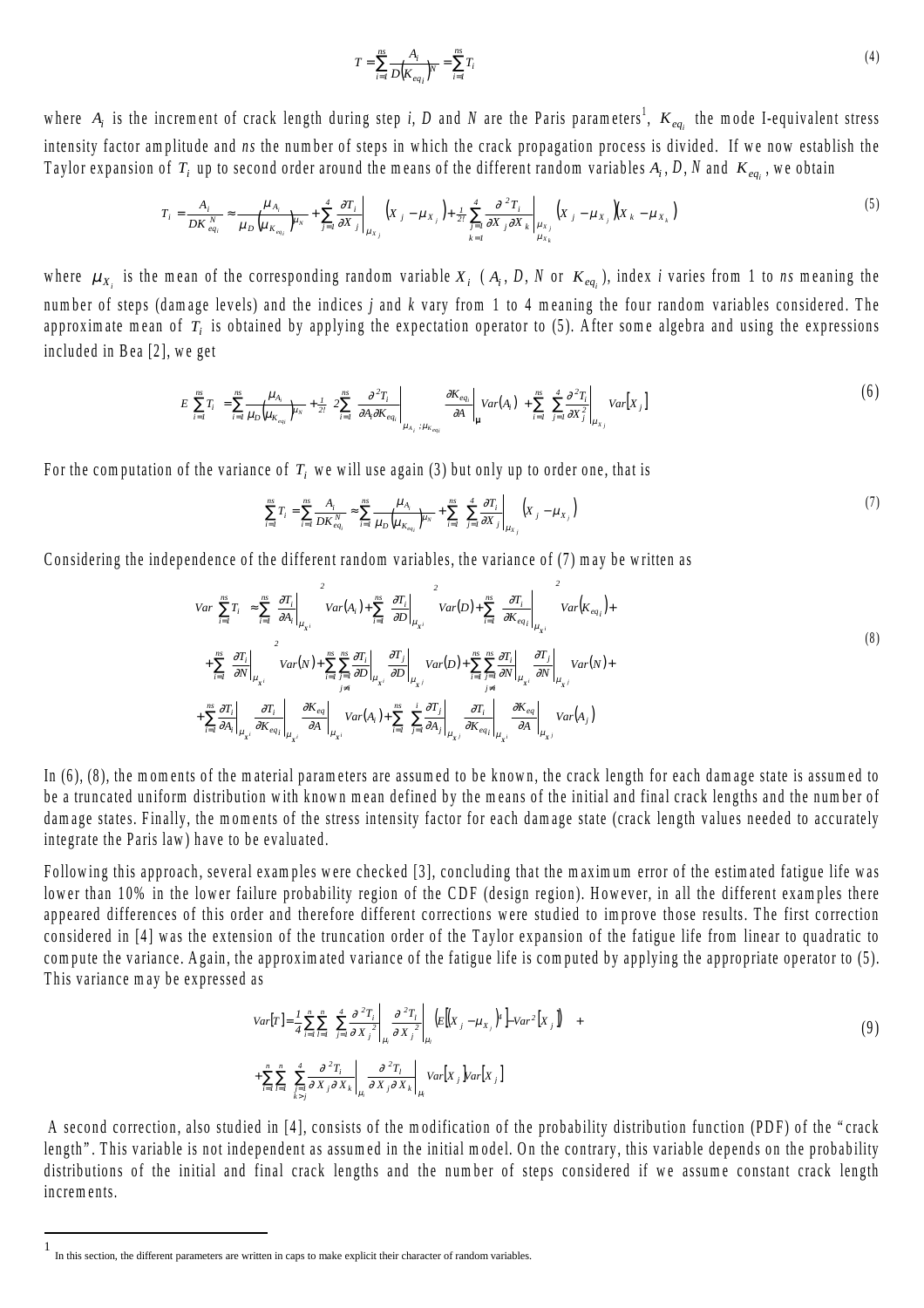If we still consider truncated uniform distributions for the initial and final crack lengths, that is

$$
\begin{cases}\na_f \to u(\inf_f, \sup_f) \\
a_i \to u(\inf_i, \sup_i)\n\end{cases} \tag{10}
$$

where *sup* and *inf* denote the upper and lower bounds of each random variable respectively. The first moments for these two variables are straightforw ard from the basic properties of probability theory, being

$$
E[a_k] = \frac{sup_k + inf_k}{2}
$$
\n
$$
Var[a_k] = \frac{(sup_k - inf_k)^2}{12}
$$
\n(11)

With this, and taking into account the expression of the random variable "crack length increment" in terms of the initial and final crack length and the num ber of steps

$$
A = \frac{a_f - a_i}{ns} \tag{12}
$$

we can get immediately the probability distribution function for the crack length increment, (see [4]).

#### **THE WU CORRECTION**

Y.T. Wu [18] proposed a method initially efficient to compute CDFs of complex random functions, being especially indicated for those cases w here the com putation of such function im plies a high com putational cost, becom ing, therefore, the M onte C arlo m ethod clearly inefficient. The W u's schem e suggests a correction of the C D Fs obtained w ith a linear approxim ation perturbation m ethod. This is our case, at least for the in itial m odel, for the evaluation of the variance of the fatigue life, and the reason of the study here perform ed.

W e now extend the idea of the W u's correction to the function " fatigue life" in order to correct the results obtained by the use of only a linear approximation of this function to compute its variance. We follow therefore the same steps than above, particularising for our problem. The function we shall consider is the Paris expression of the fatigue life (3) and its associated linear expansion (7) that we rewrite in the following way

$$
Z_{p} = \sum_{i=1}^{n} \frac{\mu_{A}}{\mu_{D} \mu_{Keq_{i}}} + \sum_{i=1}^{n} \sum_{j=1}^{4} \frac{\partial T_{i}}{\partial X_{j}} \bigg|_{\mu} (X_{j} - \mu_{X_{j}}) = T_{0} + T_{A} + T_{D} + T_{N} + T_{P}
$$
\n(13)

with

$$
T_0 = \sum_{i=1}^n \frac{\mu_A}{\mu_D \mu_{Keq_i}} \qquad T_A = \sum_{i=1}^n \frac{\partial T_i}{\partial A}\n\Big|_{\mu} (A - \mu_A) \qquad T_D = \sum_{i=1}^n \frac{\partial T_i}{\partial D}\n\Big|_{\mu} (D - \mu_D) \qquad T_N = \sum_{i=1}^n \frac{\partial T_i}{\partial N}\n\Big|_{\mu} (N - \mu_N) \qquad T_P = \sum_{i=1}^n \frac{\partial T_i}{\partial P}\n\Big|_{\mu} (P - \mu_P) \qquad (14)
$$

and, we follow the next steps

- 1. For each value T of the fatigue life used to compute the corresponding CDF we obtain the values of the random variables A, D, N, P associated to the most probable point of the space of random variables constrained to he assumed fatigue life value. These values will be denoted as  $A_1, D_2, N_3, P_4$ ...
- 2 . W e evaluate the expression (4) for these values, getting a new value of the fatigue life denoted by *T <sup>c</sup>* .
- 3. Finally, we correct the CDF of the fatigue life identifying the value corresponding to T with the one of the corrected function associated to  $T_c$ .

Therefore, the only step we have to solve is the first one, that is, the computation of the most probable point for each value of the linear expansion (13). The values of the random variables A, D, N, P are those which maximise the joint probability density function  $f_{ADNP}$  which, assuming independent random variables is only the product of the four independent PDFs of each of the variables, constrained to the value *T* of the fatigue life. The problem to solve is therefore form ulated as:

maximise 
$$
f_A \cdot f_D \cdot f_N \cdot f_P
$$
  
constrained to  $T = T_0 + T_A + T_D + T_N + T_P$  (15)

o r

maximise  
\n
$$
f_A \cdot f_D \cdot f_N \cdot f_P
$$
\nconstrained to  
\n
$$
A = \frac{T - (T_0 + T_D + T_N + T_P)}{\sum_{i=1}^{n} \frac{\partial T_i}{\partial A} \Big|_{\mu_i}}
$$
\n(16)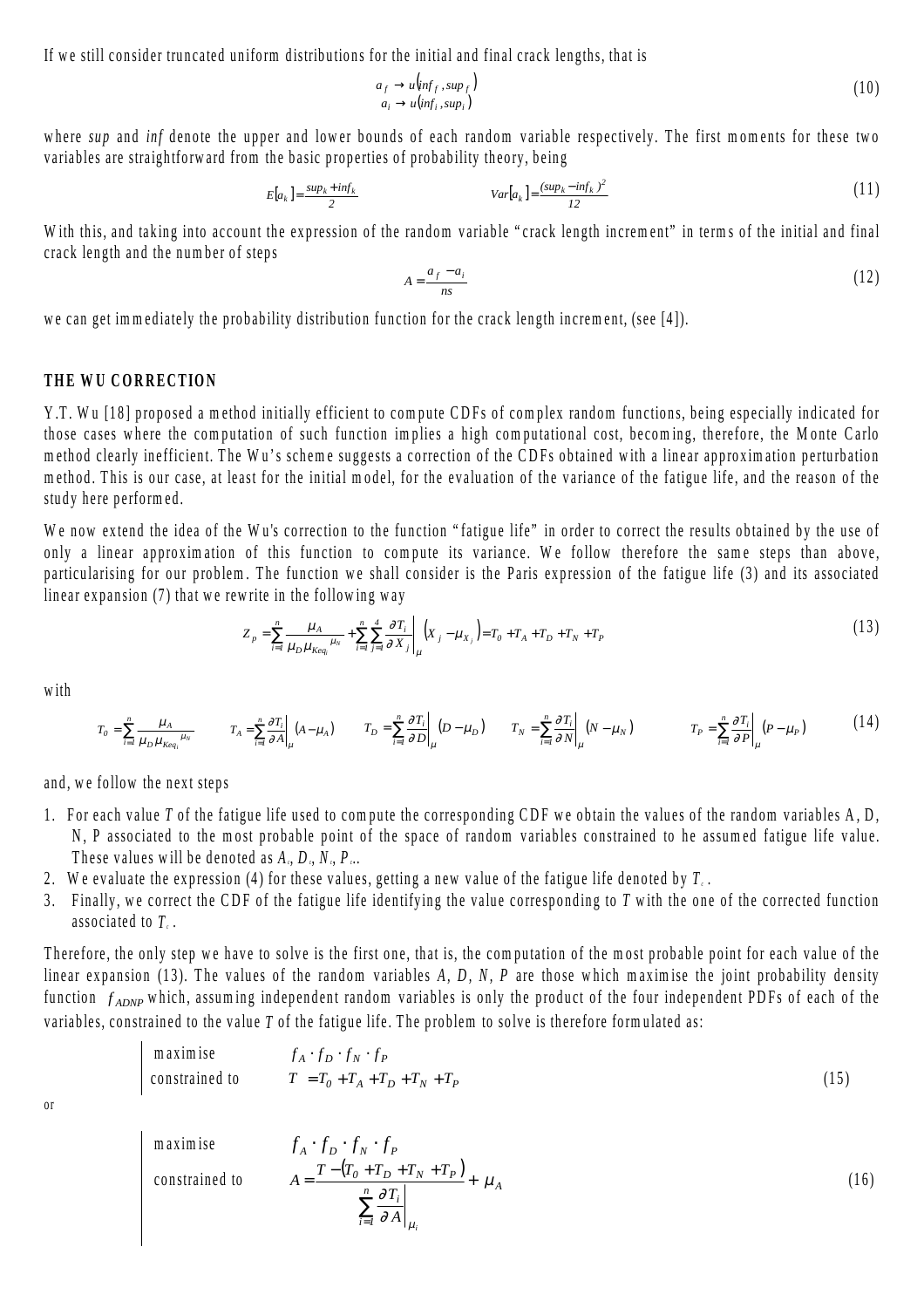assuming established the value of *A* for each damage level. In the following, we consider, as usual, *D*, *N*, *P* as normally distributed, and the PDF of the crack length.

In some cases (this is for instance the situation that occurs in the examples presented in section 4) the obtained values for *A* are outside the allowed domain. In those cases we fix  $A_c = \mu_A$  and compute the rest of variables  $D_c$ ,  $N_c$  and  $P_c$  maximising  $f_{DNP}$ constrained to  $T = T_0 + T_A + T_D + T_N + T_P$ . With this, the obtained results are the following

$$
D_c = \sum_{i=1}^n \frac{\partial T_i}{\partial D} \bigg|_{\mu_i} \sigma_D^2 \left( \frac{T - T_0}{\alpha} \right) + \mu_D \qquad N_c = \sum_{i=1}^n \frac{\partial T_i}{\partial N} \bigg|_{\mu_i} \sigma_N^2 \left( \frac{z_p - T_0}{\alpha} \right) + \mu_N \qquad P_c = \sum_{i=1}^n \frac{\partial T_i}{\partial P} \bigg|_{\mu_i} \sigma_P^2 \left( \frac{z_p - T_0}{\alpha} \right) + \mu_P \qquad A_c = \mu_A \qquad (17)
$$

with 
$$
\alpha = \left(\sum_{i=1}^{n} \frac{\partial T_i}{\partial D}\bigg|_{\mu_i}\right)^2 \sigma_D^{-2} + \left(\sum_{i=1}^{n} \frac{\partial T_i}{\partial N}\bigg|_{\mu_i}\right)^2 \sigma_N^{-2} + \left(\sum_{i=1}^{n} \frac{\partial T_i}{\partial P}\bigg|_{\mu_i}\right)^2 \sigma_P^{-2}
$$
(18)

Once the variables corresponding to the most probable point are computed the rest of the process is straightforward. The next section shows som e of the obtained results.

#### **RESULTS**

In this section, the same examples of Mode I crack propagation in metals fatigue included in [3][4] are discussed. All of them correspond to the norm alised com pact tension specim en of the A STM E647 standard, w ith w idth *W* =50 and thickness *h*=6.

Mode I implies a deterministic null crack propagation angle. The first example considers the data shown in Table 1, with the term inology included in [3] and units of the International Standard. In this first case, only the param eter *N* and the initial and final crack lengths (and therefore the crack length increm ent) have been considered random .

Figs. 1 and 2 show the complete cumulative probability distribution function and some details, obtained after applying the initial and the corrected B -m odels constructed using 10 different crack lengths (ns=10). These results are com pared to the equivalent ones obtained by a standard M onte Carlo simulation, using the explicit expression for the mode I stress intensity factor defined in the E647 ASTM standard with 400.000 samples. As can be seen, and for both models, the agreement is good for engineering purposes with a maximum difference between the assumed "exact" results and the ones corresponding to the initial B-model of about 1.000 cycles. This corresponds to relative errors low er than 10% , w hile the error of the corrected B -FEM m odel reduces to a m axim um of about 5% .

| RANDOM VAR.               | MEAN             | VARIANCE     |
|---------------------------|------------------|--------------|
| $a_1$ (Truncated Uniform) | $3.2 E-3$        | 0.333333 E-6 |
| $a_f$ (Truncated Uniform) | 21.2 E-3         | 0.333333 E-6 |
| $A$ (Random)              | $2.00 E-3$       | 8.230452 E-9 |
| $D$ (Deterministic)       | 1.54236 E-<br>33 | 0.0          |
| $N$ (Gaussian)            | 3.6000143        | 9.98575 E-5  |
| $P$ (Deterministic)       | 5850.0           | (1)          |

TABLE 1 RANDOM INPUT VARIABLES FOR EXAM PLE 1

Results predicted by the initial B-model are conservative while the ones corresponding to the corrected B-model are not. However, this is not a common feature for all the different examples studied and has to be considered as a special situation for this type of exam ple.

Finally, the shapes of the three distributions are very sim ilar, appearing as translated one respect to each other. In fact, a constant translation of the abscise seems to be able of reducing strongly the computed error in the lower and medium probability parts of the curves and especially for the corrected model. This again seems to recommend a solution of the Wu's type as previously com m ented.

In the same figure, the curve obtained after applying the Wu's correction to the linear corrected model (corrected PDF of the crack length variable but linear approximation of the variance) is also shown. As the others, the result is very accurate being clearly better than the initial model and very close to the corrected model which makes us to wonder if the obtained improvement is essentially due to the first correction, that is, the proper definition of the PDF of the crack length. This is clarified in the next exam ple.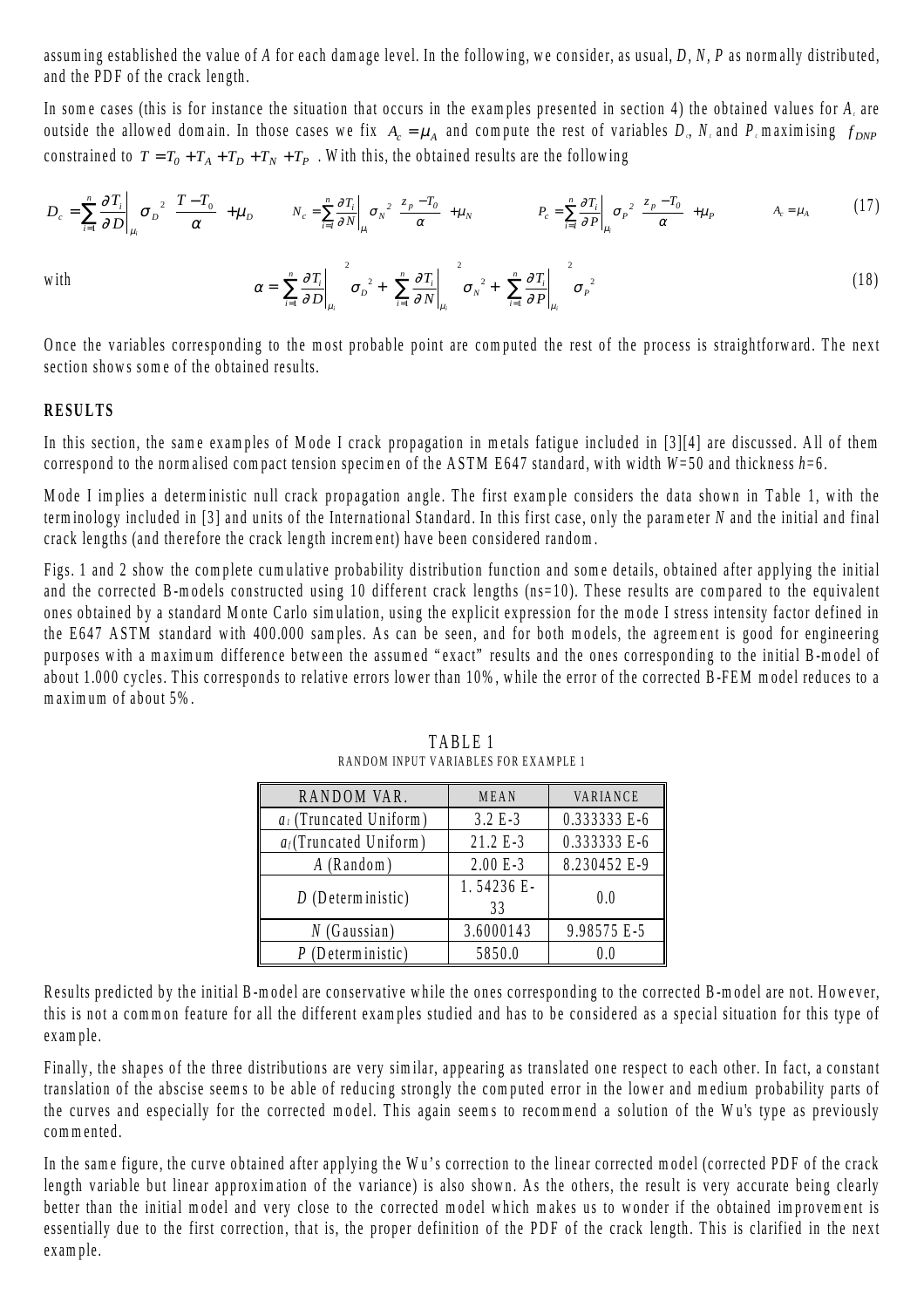

**Figure 1 .** Com parison between the M onte Carlo sim ulation and the B-m odel results in exam ple 1



**Figure 2 .** Some details (low er and upper parts) of the Fig. 1

In this first example, it is very difficult to distinguish between the improvement due to the modification of the PDF of the crack length and the one associated to the increment of the truncation order for the computation of the variance. In fact, if we use a first order approximation of the variance but keeping the corrected PDF of the crack length, the obtained curve is indistinguishable from the corrected one in Fig. 1. This is not surprising since a linear approxim ation of the variance is enough to get a good accuracy when the standard deviations of the random variables are small.

This good accuracy of the initial model is broken when higher variances for the basic random variables are considered. This may be seen in Fig. 3 which corresponds to the cumulative distribution functions computed by the same three models (initial B-model, corrected B-model and Monte Carlo simulation) for the same problem but with the random variables defined in Table 2. In that figure the CDF corresponding to the model with only the first correction included, that is linear approximation of the variance and corrected PDF of the crack length are also shown.

| RANDOM VAR.               | MEAN         | VARIANCE     |
|---------------------------|--------------|--------------|
| $a_i$ (Truncated Uniform) | $3.2 e-3$    | 0.333333 e-6 |
| $a_f$ (Truncated Uniform) | $21.2 e-3$   | 0.333333 e-6 |
| $A$ (Random)              | $2.00e-3$    | 8.230452e-9  |
| $D$ (Deterministic)       | 1.54236 e-33 | 0.0          |
| $N$ (Gaussian)            | 3.6000143    | 1.99203e-3   |
| $P$ (Deterministic)       | 5850.0       |              |

TABLE 2 RANDOM INPUT VARIABLES FOR EXAM PLE 2

As it can be noticed, the variance of the Paris parameter N is much higher and the accuracy of the initial B-model decreases strongly. This is due not only to the inability of the linear approxim ation of the variance to approxim ate the behaviour of the curve far from the mean well enough, but also to the poor approximation of the mean due to the bad crack length PDF employed. This effect also appears in the corrected B-model but very much reduced, specially in the lower part of the CDF (the one with lower failure probabilities) which usually corresponds to the design region and therefore the most interesting for the designer. The second order approximation of the variance only gives, in this problem, a small additional improvement. Of course, this aspect becom es m ore im portant for higher variances.

With respect to the Wu correction, the corresponding CDF is also compared in Fig. 4 and the details of the same curves shown in Fig. 5, with the initial, the corrected B-model and the Monte Carlo simulation. From these results we can deduce similar conclusions than the ones cited for exam ple 1, that is, the W u correction im plies an im portant im provem ent w ith respect to the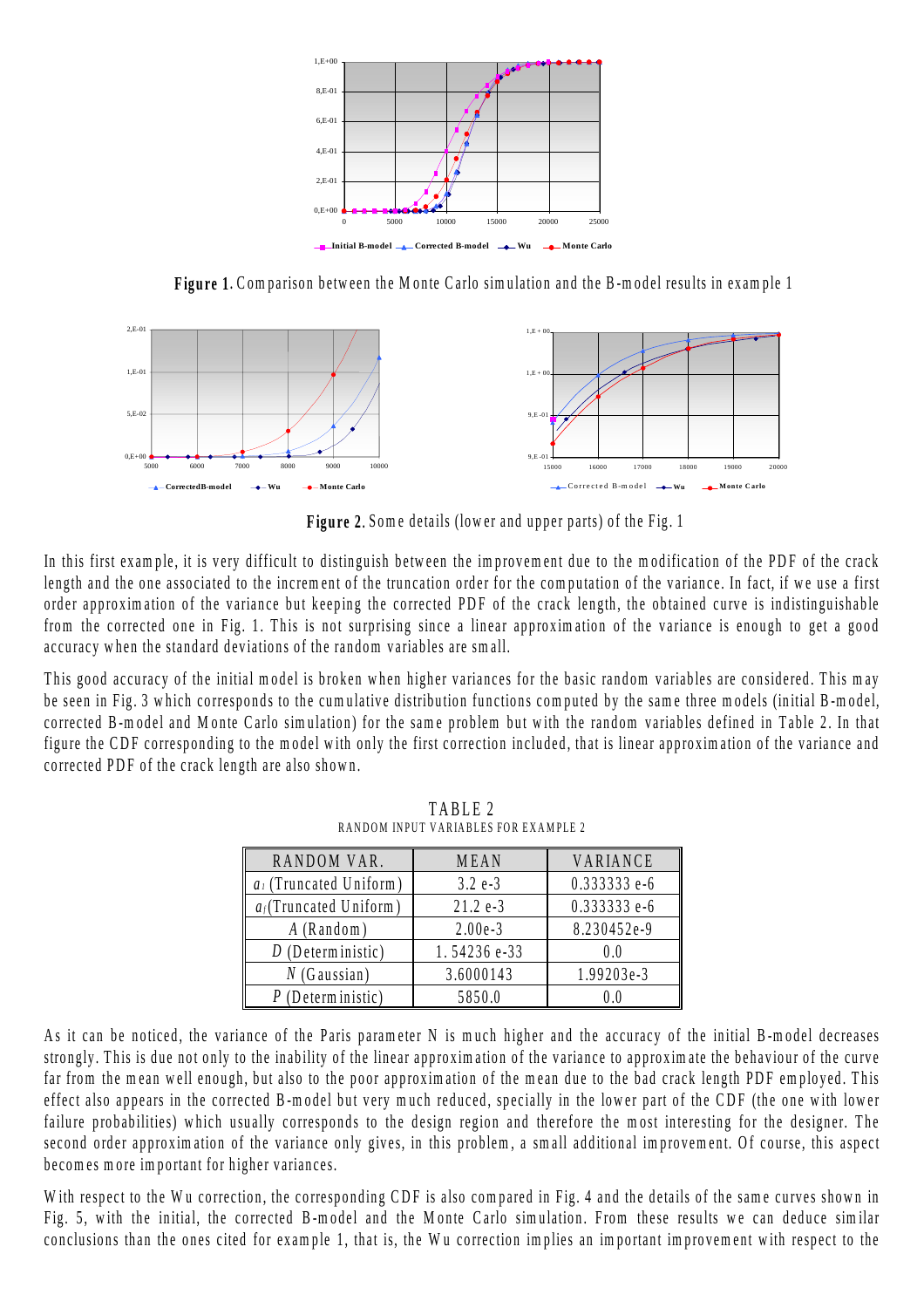initial model. However, this is due to the better specification of the PDF of the crack length, not having a significant improvement when compare not only to the complete corrected model but also to the linear model with correction on the crack length PDF. This is especially true in the lower part of the curve as can be seen in Fig. 5a, where we are more interested. This behaviour also appears when correcting simpler random functions, so we can conclude that the Wu's correction is useful only for the upper region of the random variable. Specifically for our case, it is not appropriate mainly due to the strong non-linearity of the fatigue life function in term s of the different param eters and, in particular, of the exponent N , w hich is the m ost im portant variable in this exam ple.



**Figure 3 .** Com parison between the M onte Carlo sim ulation and the B-m odel results in exam ple 2



**Figure 4.** Comparison between the M onte Carlo simulation, the B-model and the Wu correction results in example 2



**Figure 5 .** Som e details (low er and upper parts) of the Fig. 4

# **CONCLUSIONS**

In the present work the probabilistic approach earlier introduced in Bea et al [2][3][4], based on the application of the B ogdanoff & K ozin B -m odels for cum ulative dam age to the fatigue crack propagation problem in m etals has been briefly review ed. This m ethod allow s us to com pute the cum ulative distribution function of the fatigue life during the crack propagation stage. The transition probability matrix of the B-model is constructed from the application of the expectation and variance operators to the Taylor expansion of the Paris-Erdogan fatigue life expression, while the moments of the different random variables are computed from the corresponding input data, from the assumed probability distributions of the initial and final crack lengths and from the results of a set of probabilistic finite elem ent problem s for each of the in itially established dam age (crack lengths ) levels. The initial crack length is usually identified with the threshold of the accuracy of the available crack detection equipm ent, w hile the final crack length is considered as the established failure.

Besides the external load, the Paris-Erdogan material parameters *D* and *n*, the initial and final crack lengths, the initial crack propagation angle, and the initial location of the crack have been considered as possible random variables. Finally, the elastic